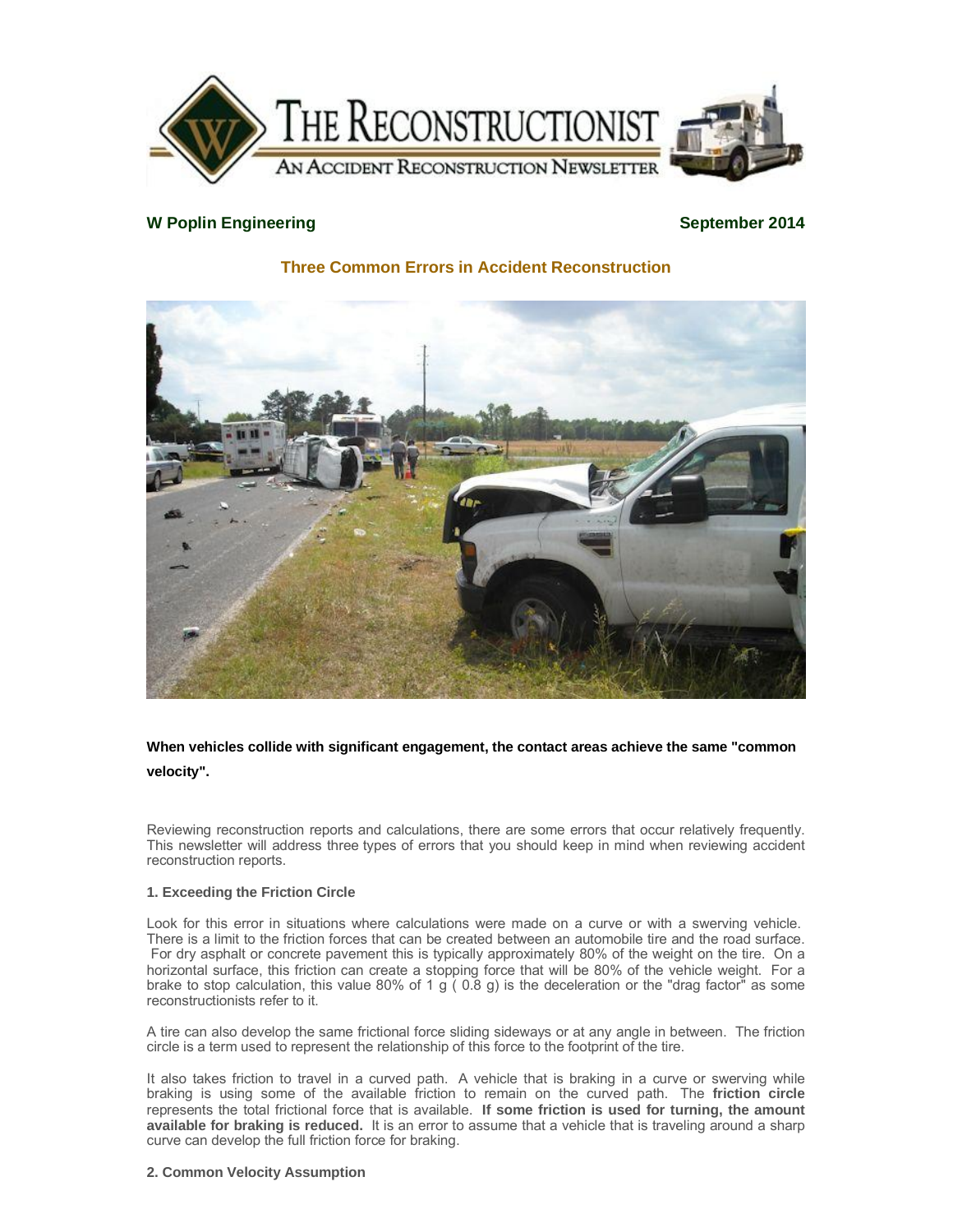When two vehicles collide with significant engagement, the colliding surfaces interact and reach the same velocity, that is, the colliding surfaces achieve a *"common velocity".* Unless the collision is a sideswipe or one with significant rotation **both the magnitude and the direction of the post impact motion should be similar**. The velocity for the vehicle as a whole after the collision will be close to the velocity of the area in contact with the other vehicle. Some rotation and "rebound" can make the numbers slightly different but for most rear end and angled collisions with significant engagement, the post-impact velocities of the vehicles should be similar. For many of these accidents, a technique called a "momentum analysis" is used to analyze the collision. The momentum analysis technique does not care if the post impact speeds or directions are wildly different even though it violates the common velocity requirement. Look for this error in a momentum analysis if the post-impact velocities differ significantly in magnitude or direction.

#### **3. Mismatch Between Two Methods of Reconstruction**

As outlined in the **web article Vehicle Accident Reconstruction "An Exact Science"**, there are six basic approaches to the evaluation of speed in a motor vehicle accident. Ideally an evaluation should be based on as many as possible and answers provided by each should be similar. If not, the differences should be readily accounted for as a method or a data limitation. **Many investigators use one method and stop or do not even notice the discrepancy between two methods.** As an example, the change in velocity or "delta V" for each vehicle is available from the momentum analysis but it is not usually calculated. If the delta V is available either from the collision damage or airbag module download, it should reasonably match the delta V of the momentum analysis. If not, it can indicate a problem with the analysis. **Any analysis that was conducted with only one technique should be reviewed to determine if it is in agreement with the evaluation from other techniques or data.** 



Allowable values fall within circle



**If some friction is used for turning then the amount available for braking is reduced.**